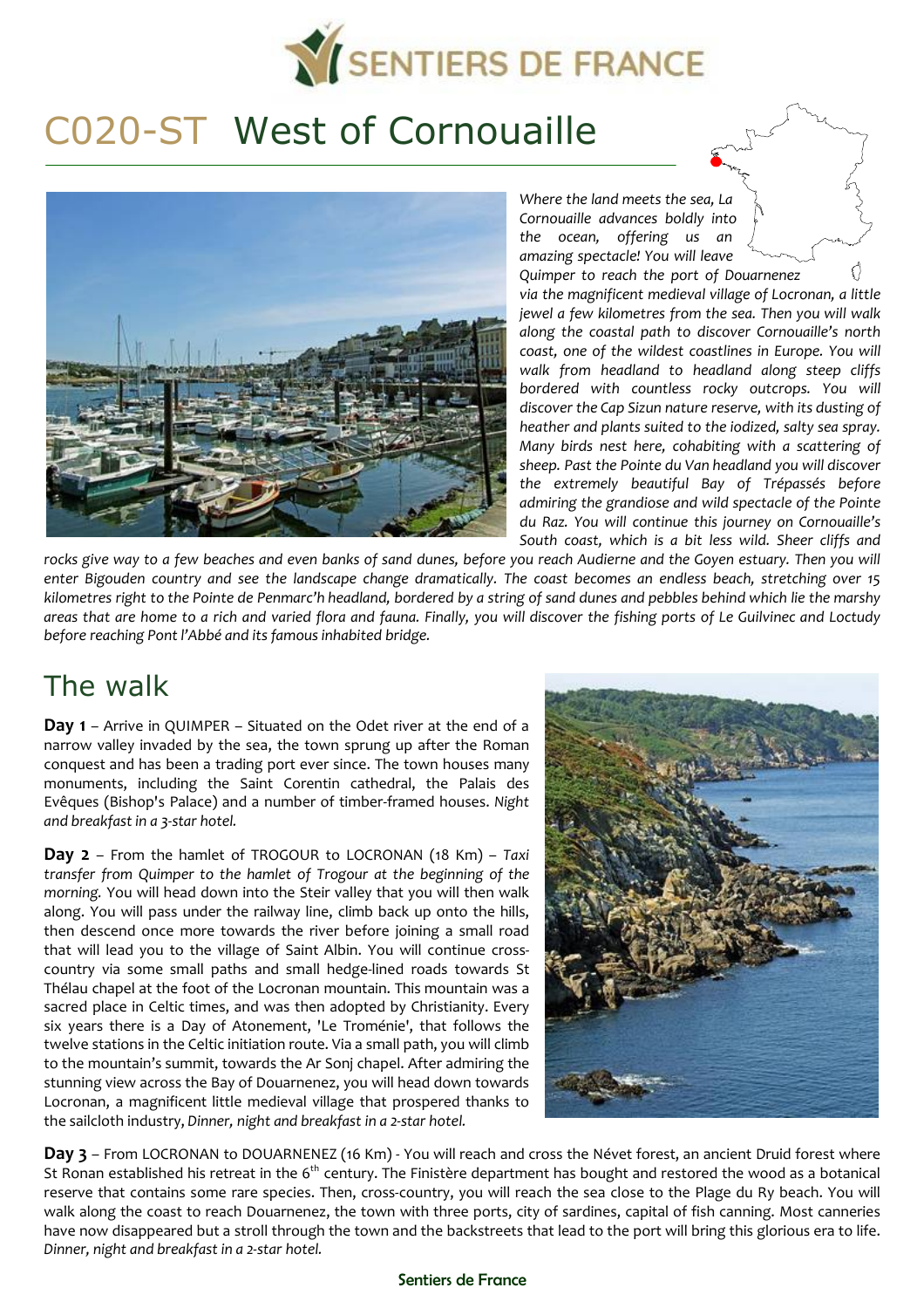

**Day 4** – From DOUARNENEZ to BEUZEC (25 Km) – You will discover Port Rhu, one of Douarnenez' ports that houses museum-boats and a visitor centre telling the story of life at sea and long sea voyages. You will go around the Tréboul marina to reach the Sables Blancs (White Sand) beach. Leaving the town behind you, you will take the coastal path to discover a wild and rebellious Brittany. Past the Pointe de Leydé headland, the path runs along the cliff tops, affording wonderful views of the Bay of Douarnenez. You will head down to sea level at the mouth of several streams before climbing once again onto the cliffs to follow the path to the Jument and Millier headlands. Just before the latter, you won't think twice about leaving the shore to follow a stream right up to the Moulin de Keriolet and the Barque de Saint Conogan (a recumbent dolmen). A few kilometres further on, you will appreciate the peace of Pors Péron beach then pass the Pointe de Trenaouret headland to reach the Pointe de

Beuzec where an oppidum stood a very long time ago. You will leave the coast to reach the village of Beuzec where *a taxi will pick you up and take you to your hotel in the Baie des Trépassés. Dinner, night and breakfast in a 2-star hotel.* 

**Day 5** – From the POINTE DE BEUZEC to the BAIE DES TREPASSES (26 Km) *A taxi will collect you at the beginning of the morning to take you to the Pointe de Beuzec.* You will pick up the path again and from there, head West! Your route will take you along rugged cliffs from headland to headland with a few beautiful beaches like Lesven, to reach the Goulien Cap Sizun nature reserve. These 50 hectares of rocks and heathland, beside the sea, are protected and are really beautiful. You will continue along the coastal path, still on the cliffs, enjoying the magnificent and grandiose surroundings, to reach the Pointe du Van. From this rocky outcrop, you can see the Ile de Sein, out at sea, that looks as if it's floating on the water. You will pass in front of the Saint They chapel, sheltered by its wall, before heading down into the Baie des Trépassés.

*Dinner, night and breakfast in the same hotel.* 

**Day 6** – From the BAIE DES TREPASSES to AUDIERNE via the POINTE DU RAZ (25 Km) – You will walk along the beach before climbing onto the cliffs covered with heathland and heather to reach the Pointe du Raz. The site has been completely restored to welcome a growing number of visitors and especially to preserve a nature already harshly treated by the elements. You will be blown away by the grandeur and beauty of the Raz de Sein, a passage of water so feared by sailors, between the Vieille (Old Lady) lighthouse and the Ile de Sein. However, the spectacle continues on the path that runs the length of the cliffs and leads you south to the small port of Bestrée, protected from the sea's attacks by a few large rocks. The cliffs then progressively become smaller, less rugged, and a few beaches appear, like in the foot of the Anse du Loc'h and Anse du Cabestan coves. Past the Pointe de Lervilly headland and its lighthouse,



you will walk along the wide Sainte Evelle beach and reach the hotel on the outskirts of Audierne. *Dinner, night and breakfast in a 2-star hotel.* 

**Day 7** – From AUDIERNE to the Plage de PENHORS beach (17 Km) – You can start the day by exploring Audierne, which was once a major fishing port and has now been reborn as a sailing marina. You will walk along both banks of the Goyen estuary, the river that flows through Audierne, to reach the coast once more. The maritime landscape has completely changed. There are still a few low cliffs and some rocky headlands that border the long beaches. After the Pointe du Souc'h headland, you will make a detour to visit the Ménez Drégan covered pathway, then reach Pors Pouilhan with its small port. You will continue along the shore, which stretches for kilometres, bordered by rocky areas that appear at low tide, or trapped between the sea and the marshland's brackish waters, where many birds nest. *Dinner, night and breakfast in a 3-star hotel.*